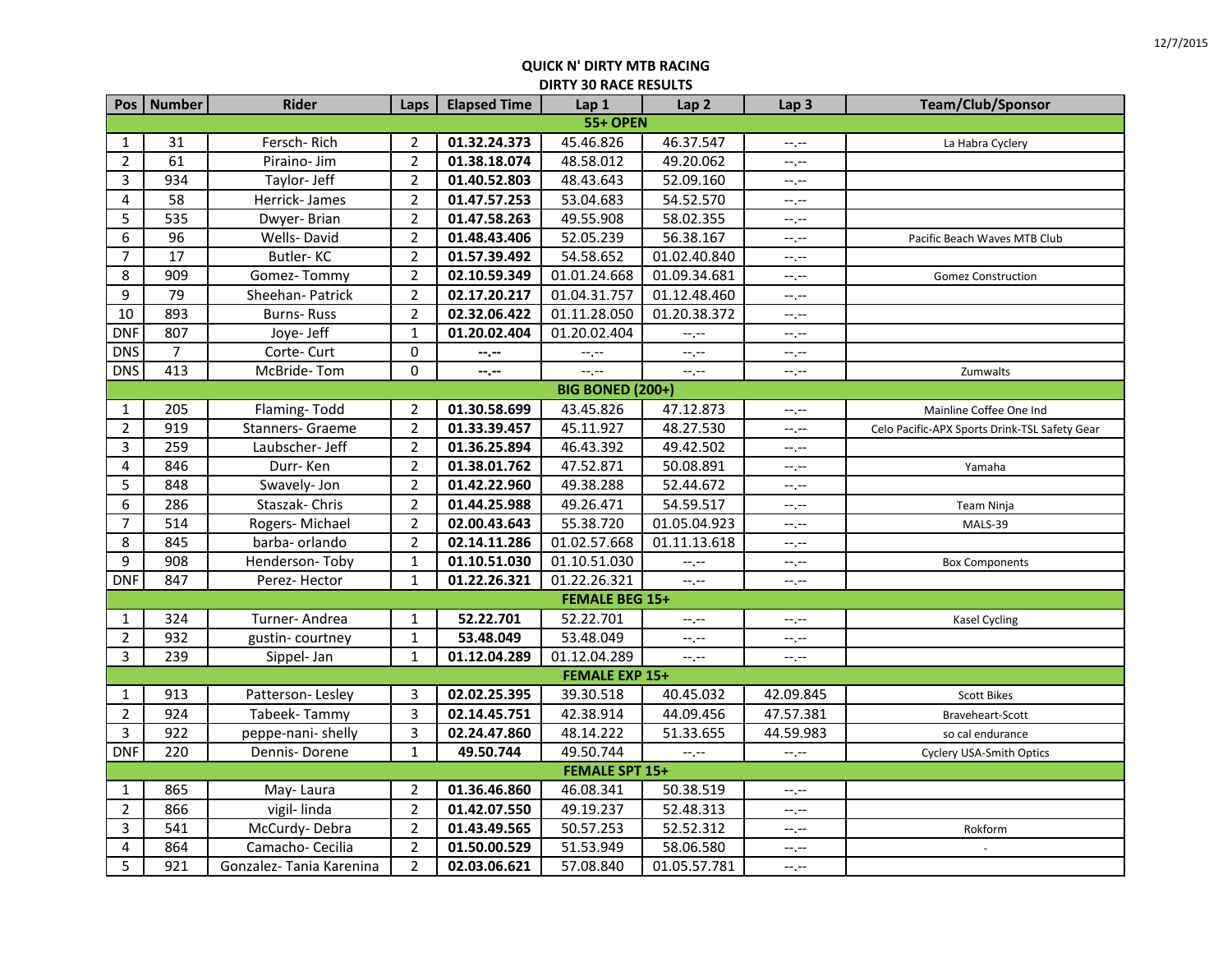|                | Pos   Number          | <b>Rider</b>          | Laps         | <b>Elapsed Time</b> | Lap 1                 | Lap <sub>2</sub> | Lap <sub>3</sub> | Team/Club/Sponsor    |  |  |
|----------------|-----------------------|-----------------------|--------------|---------------------|-----------------------|------------------|------------------|----------------------|--|--|
|                | <b>MALE BEG 15-24</b> |                       |              |                     |                       |                  |                  |                      |  |  |
| $\mathbf{1}$   | 469                   | Dickey-Rubio-Tony     | 1            | 43.20.219           | 43.20.219             | $-1$             | $-$ , $-$        | Poway Bicycle        |  |  |
| $\overline{2}$ | 667                   | Williams-Steven       | $1\,$        | 47.35.733           | 47.35.733             | $-1$             | $-1$             | Poway Bicycles       |  |  |
| 3              | 632                   | Page-Sean             | $\mathbf 1$  | 51.40.852           | 51.40.852             | $-1, -1$         | $-1, -1$         |                      |  |  |
| 4              | 642                   | Roup-Fabrece          | $\mathbf{1}$ | 57.03.550           | 57.03.550             | $-1, -1$         | $--, --$         |                      |  |  |
| 5              | 638                   | Rossi-Antonio         | $\mathbf 1$  | 01.02.07.128        | 01.02.07.128          | $-1, -1$         | $-1, -1$         |                      |  |  |
| 6              | 937                   | McCrane-Liam          | $\mathbf{1}$ | 01.10.37.923        | 01.10.37.923          | $-1$ , $-1$      | $-1, -1$         |                      |  |  |
| $\overline{7}$ | 511                   | ibarra- Gabriel       | $\mathbf{1}$ | 01.19.53.199        | 01.19.53.199          | $-1, -1$         | $-1, -1$         | Poway Bicycle        |  |  |
| 8              | 477                   | Crisostomo- Alex      | $1\,$        | 01.38.35.161        | 01.38.35.161          | $--, --$         | $-1$             |                      |  |  |
| <b>DNF</b>     | 622                   | McCloskey- Conner     | $\pmb{0}$    | $- - - - -$         | $-1, -1$              | $-1, -1$         | $-1$             | <b>CCA MTB</b>       |  |  |
| <b>DNS</b>     | 532                   | Kelley- Joshua        | $\pmb{0}$    | $-2 - 1 - 1 = 0$    | $-1$                  | $-1$ .           | $-1, -1$         |                      |  |  |
|                |                       |                       |              |                     | <b>MALE BEG 25-36</b> |                  |                  |                      |  |  |
| $\mathbf{1}$   | 619                   | Adam-Benjamin         | $1\,$        | 43.07.507           | 43.07.507             | $--, --$         | $-1 - 1 - 1 = 0$ | Poway Bicycle        |  |  |
| $\overline{2}$ | 52                    | Juan-Francis          | $\mathbf{1}$ | 44.24.242           | 44.24.242             | $-1, -1$         | $--, --$         | Fatal Journey Racing |  |  |
| $\mathbf{3}$   | 872                   | Hughes-Brett          | $\mathbf 1$  | 48.29.949           | 48.29.949             | $-1, -1$         | $-1, -1$         |                      |  |  |
| 4              | 704                   | Luke-Charles          | $\mathbf 1$  | 49.15.259           | 49.15.259             | $-1$ , $-1$      | $-1, -1$         |                      |  |  |
| 5              | 691                   | Dean-Charles          | $1\,$        | 53.10.889           | 53.10.889             | $-1$             | $-1$             |                      |  |  |
| 6              | 650                   | Baltierrez- Edgar     | $\mathbf 1$  | 59.17.442           | 59.17.442             | $-1, -1$         | --.--            |                      |  |  |
| $\overline{7}$ | 915                   | McCarthy-Sean         | $\mathbf 1$  | 01.00.13.996        | 01.00.13.996          | $-1, -1$         | $-1, -1$         |                      |  |  |
| 8              | 916                   | Fitzgibbons- Patrick  | $\mathbf 1$  | 01.00.16.758        | 01.00.16.758          | $-1$ . $-1$      | $-1, -1$         |                      |  |  |
| 9              | 255                   | <b>Buenaflor-Mark</b> | $1\,$        | 01.00.22.186        | 01.00.22.186          | $-1, -1$         | $-1, -1$         | Flipmode Riders      |  |  |
| 10             | 707                   | Murray-Keith          | $\mathbf 1$  | 01.02.11.291        | 01.02.11.291          | $-1, -1$         | --.--            | Poway Bicycle        |  |  |
| 11             | 474                   | gary-jermaine         | $\mathbf 1$  | 01.02.41.687        | 01.02.41.687          | $--, --$         | $--, --$         |                      |  |  |
| 12             | 504                   | niebauer-Todd         | $\mathbf{1}$ | 01.02.42.910        | 01.02.42.910          | $-1$ , $-1$      | $-1, -1$         |                      |  |  |
| 13             | 722                   | So-Jhonar             | $\mathbf{1}$ | 01.06.58.780        | 01.06.58.780          | $-1$             | $--, --$         |                      |  |  |
| 14             | 733                   | Spohn-David           | $\mathbf{1}$ | 01.09.04.536        | 01.09.04.536          | $-1$             | $-1, -1$         |                      |  |  |
| <b>DNS</b>     | 312                   | Armstrong-Scott       | $\pmb{0}$    | $-2 - 1$            | $-1, -1$              | $-1, -1$         | $-1, -1$         | <b>TLSD</b>          |  |  |
| <b>DNS</b>     | 693                   | ibarra- luis          | $\mathbf 0$  | $-2 - 1$            | --.--                 | $--, --$         | $--, --$         | Poway Bicycle        |  |  |
|                |                       |                       |              |                     | <b>MALE BEG 37-48</b> |                  |                  |                      |  |  |
| $\mathbf{1}$   | 837                   | Wilson-David          | $\mathbf{1}$ | 43.04.748           | 43.04.748             | $--, --$         | $-1, -1$         |                      |  |  |
| $\overline{2}$ | 836                   | Schellpeper-Travis    | $\mathbf 1$  | 43.11.707           | 43.11.707             | $-1$             | $-1$             |                      |  |  |
| $\overline{3}$ | $\overline{920}$      | Salisbury- Brian      | $\mathbf 1$  | 46.04.170           | 46.04.170             | $--, --$         | $-1, -1$         |                      |  |  |
| 4              | 501                   | Morel-Rob             | $\mathbf 1$  | 48.59.581           | 48.59.581             | $-1, -1$         | $-1$             |                      |  |  |
| 5              | 490                   | Kauffman-Scott        | $\mathbf 1$  | 50.19.095           | 50.19.095             | $-1$ .           | $-1, -1$         | Poway Bicycle        |  |  |
| 6              | 794                   | Ploski- Jeff          | $1\,$        | 51.15.841           | 51.15.841             | $-1$ , $-1$      | $-1, -1$         |                      |  |  |
| $\overline{7}$ | 917                   | gustin-brent          | $\mathbf 1$  | 52.42.524           | 52.42.524             | $-1, -1$         | $-1, -1$         |                      |  |  |
| 8              | 54                    | Kogan-Matthew         | $\mathbf 1$  | 53.10.956           | 53.10.956             | $-1, -1$         | --.--            | <b>Dirttreaders</b>  |  |  |
| 9              | $\overline{745}$      | Conkell- John         | $\mathbf 1$  | 57.34.283           | 57.34.283             | $-1$ , $-1$      | $-1, -1$         | SD Slowspokes        |  |  |
| 10             | 914                   | Shaffer-Dan           | $\mathbf 1$  | 01.00.15.626        | 01.00.15.626          | $-1, -1$         | $-1, -1$         |                      |  |  |
| 11             | 811                   | Rae-David             | $1\,$        | 01.00.32.392        | 01.00.32.392          | $-1, -1$         | $-1$             |                      |  |  |
| 12             | 834                   | Rossi-Andrea          | $1\,$        | 01.02.08.101        | 01.02.08.101          | $-1$ .           | $--, --$         |                      |  |  |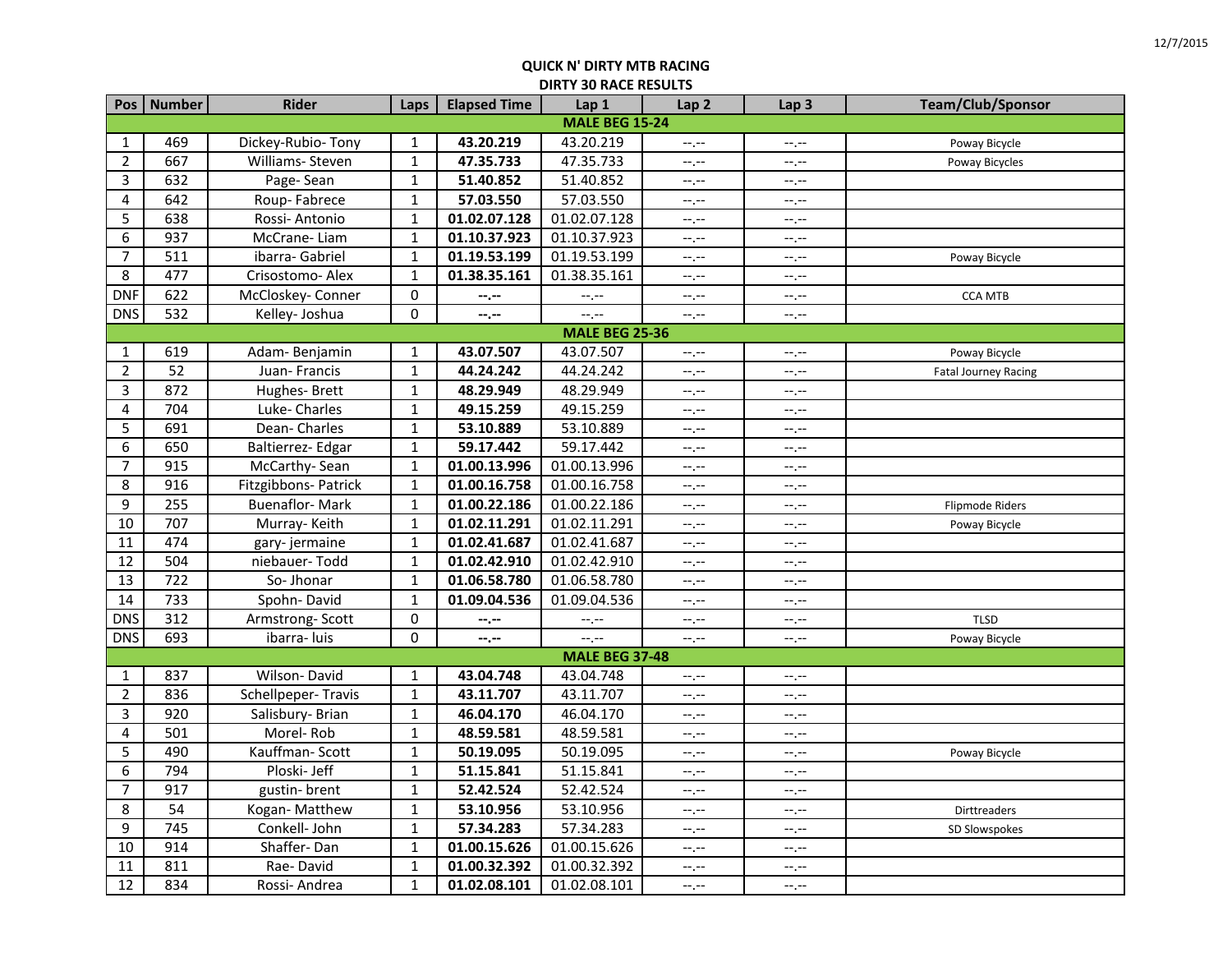| Pos              | <b>Number</b>         | <b>Rider</b>    | Laps           | <b>Elapsed Time</b>         | Lap 1                 | Lap <sub>2</sub> | Lap <sub>3</sub>            | Team/Club/Sponsor          |  |  |
|------------------|-----------------------|-----------------|----------------|-----------------------------|-----------------------|------------------|-----------------------------|----------------------------|--|--|
| 13               | 750                   | Hook-Shane      | 1              | 01.06.02.518                | 01.06.02.518          | --,--            | $-1$ . $-1$                 | Events.com                 |  |  |
| 14               | 759                   | Oh-Jihoon       | $\mathbf 1$    | 01.22.44.323                | 01.22.44.323          | $-1$             | $--, --$                    |                            |  |  |
| <b>DNS</b>       | 835                   | Russell- John   | 0              | $-1 - 1 - 1 = 0$            | $-1$                  | $-1$ .           | $-1, -1$                    |                            |  |  |
|                  | MALE BEG 49+          |                 |                |                             |                       |                  |                             |                            |  |  |
| 1                | 843                   | Smith-Damon     | $\mathbf{1}$   | 46.05.026                   | 46.05.026             | $-1$             | $\equiv$                    |                            |  |  |
| $\overline{2}$   | 841                   | Neu-Mark        | $\mathbf{1}$   | 46.52.113                   | 46.52.113             | $-1, -1$         | --.--                       |                            |  |  |
| $\overline{3}$   | 659                   | Tavares-David   | $\mathbf 1$    | 47.47.737                   | 47.47.737             | $-1, -1$         | $\leftarrow$ , $\leftarrow$ | <b>IVMBA</b>               |  |  |
| $\overline{4}$   | 842                   | Oldenburg- John | $\mathbf 1$    | 48.59.582                   | 48.59.582             | --,--            | $-1$ . $-1$                 | Poway Bicycle              |  |  |
| 5                | 839                   | Heath-Rob       | $\mathbf 1$    | 01.00.47.959                | 01.00.47.959          | $-1$ , $-1$      | $--, --$                    |                            |  |  |
| 6                | 838                   | donnelley-jeff  | $\mathbf 1$    | 01.01.21.292                | 01.01.21.292          | --.--            | $-1$ . $-1$                 |                            |  |  |
| $\overline{7}$   | 840                   | MacNeil-Myron   | $\mathbf{1}$   | 01.08.53.889                | 01.08.53.889          | --,--            | --,--                       |                            |  |  |
| 8                | 905                   | Bauer-Peter     | $\mathbf 1$    | 01.09.51.550                | 01.09.51.550          | $-1$ . $-1$      | ÷.                          |                            |  |  |
| 9                | 67                    | Roady-Bob       | $\mathbf 1$    | 01.21.49.410                | 01.21.49.410          | $-1$ , $-1$      | $-1, -1$                    |                            |  |  |
| 10               | 27                    | DeRosier- Chris | $\mathbf 1$    | 01.41.17.654                | 01.41.17.654          | --.--            | $-1$ . $-1$                 |                            |  |  |
| $DN\overline{S}$ | 621                   | Bayliss-John    | 0              | --.--                       | $-1$                  | $-1, -1$         | $-1$ , $-1$                 | Team Ninja                 |  |  |
| <b>DNS</b>       | 844                   | Zielinski-Rusty | $\pmb{0}$      | --.--                       | $--, --$              | $-1$ , $-1$      | $-1$ , $-1$                 |                            |  |  |
|                  |                       |                 |                |                             | <b>MALE EXP 15-24</b> |                  |                             |                            |  |  |
| <b>DNS</b>       | 849                   | Wessling- John  | 0              | --.--                       | $-1$ .                | $-1$ , $-1$      | --.--                       | Meat Head                  |  |  |
|                  | <b>MALE EXP 25-36</b> |                 |                |                             |                       |                  |                             |                            |  |  |
| $\mathbf{1}$     | 928                   | Roch-Stephane   | 3              | 01.47.24.424                | 34.23.195             | 36.11.937        | 36.49.292                   | Team Ninja Trek            |  |  |
| $\overline{2}$   | 850                   | Goodman-Derek   | 3              | 01.58.57.049                | 36.39.022             | 40.21.272        | 41.56.755                   | Ride Cycley- Purely Dental |  |  |
| <b>DNF</b>       | 852                   | Ogale-Advait    | $\overline{2}$ | 01.32.10.470                | 45.08.050             | 47.02.420        | $-1$                        | <b>TEAM NINJA</b>          |  |  |
|                  |                       |                 |                |                             | <b>MALE EXP 37-48</b> |                  |                             |                            |  |  |
| 1                | 696                   | Mahlum-Dan      | 3              | 01.47.42.058                | 34.43.001             | 36.16.449        | 36.42.608                   | UC Cyclery-JW Flooring     |  |  |
| $\overline{2}$   | 209                   | Bottalico-Fabio | 3              | 01.55.43.344                | 36.38.190             | 39.06.640        | 39.58.514                   | Cal Coast Bicycles         |  |  |
| 3                | 859                   | Taylor-Bryan    | 3              | 02.00.59.205                | 39.38.205             | 40.21.000        | 41.00.000                   | Zumwalts Bicycle Center    |  |  |
| <b>DNF</b>       | 809                   | Price-Edward    | 0              | --.--                       | $-1, -1$              | --.--            | $-1, -1$                    | North of the Border        |  |  |
| <b>DNS</b>       | 853                   | Dalrymple-Aaron | 0              | $\leftarrow$ , $\leftarrow$ | $--, --$              | $-1, -1$         | $-1, -1$                    | Hot Wheels Factory Team    |  |  |
|                  |                       |                 |                |                             | MALE EXP 49+          |                  |                             |                            |  |  |
| 1                | $\overline{2}$        | Juarez-Tinker   | 3              | 01.42.45.162                | 32.56.831             | 34.15.790        | 35.32.541                   | Cannondale                 |  |  |
| $\overline{2}$   | 907                   | Tholl- pete     | $\overline{3}$ | 01.53.27.428                | 36.09.614             | 37.56.670        | 39.21.144                   | HDH                        |  |  |
| 3                | 855                   | Dodero-Deron    | 3              | 01.59.08.026                | 37.43.855             | 40.12.044        | 41.12.127                   | UC Cyclery-JW Flooring     |  |  |
| 4                | 856                   | Mudd-Dennis     | $\overline{3}$ | 02.05.02.573                | 40.42.906             | 42.17.313        | 42.02.354                   | UC Cyclery -JW Floors      |  |  |
|                  |                       |                 |                |                             | <b>MALE SPT 15-24</b> |                  |                             |                            |  |  |
| 1                | 869                   | rusk- kellian   | 2              | 01.16.45.399                | 37.29.205             | 39.16.194        | $-1$ , $-1$                 |                            |  |  |
| $\overline{2}$   | 815                   | Dugas-Payton    | $\overline{2}$ | 01.30.26.844                | 37.27.965             | 52.58.879        | $-1$ .                      |                            |  |  |
| $\overline{3}$   | 868                   | Hansen-Cody     | $\overline{2}$ | 01.41.28.036                | 50.12.200             | 51.15.836        | $-1, -1$                    |                            |  |  |
| 4                | 930                   | Wozniak-Jacob   | $\overline{2}$ | 01.58.02.132                | 55.18.454             | 01.02.43.678     | $-1$ . $-1$                 |                            |  |  |
| <b>DNS</b>       | 867                   | Gagnon-Cody     | $\mathbf 0$    | $-1$                        | $-1, -1$              | $-1, -1$         | $--, --$                    | Sun N Spokes               |  |  |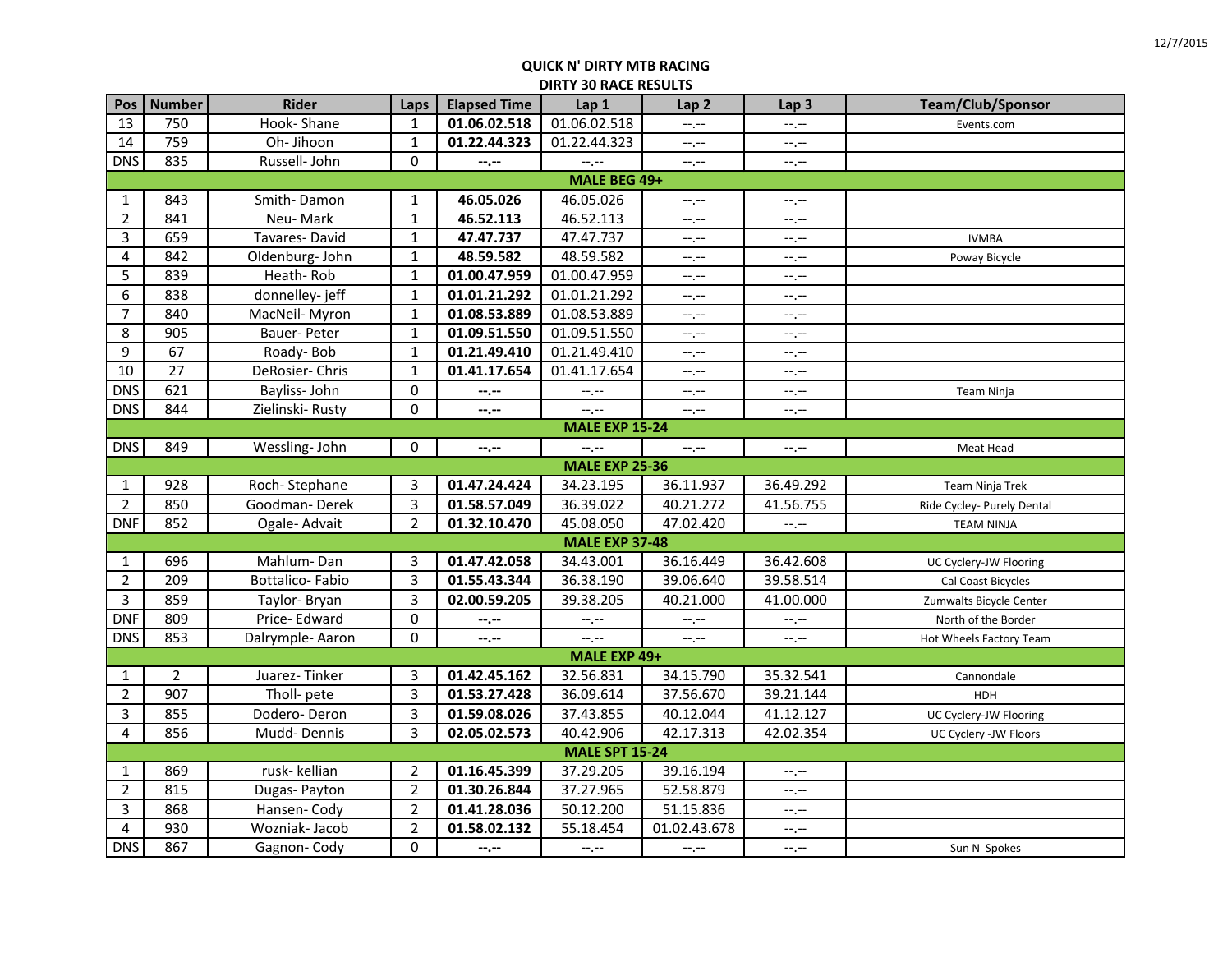|                | Pos   Number          | <b>Rider</b>         | Laps             | <b>Elapsed Time</b> | Lap 1        | Lap <sub>2</sub>            | Lap <sub>3</sub>          | Team/Club/Sponsor        |  |  |
|----------------|-----------------------|----------------------|------------------|---------------------|--------------|-----------------------------|---------------------------|--------------------------|--|--|
|                | <b>MALE SPT 25-36</b> |                      |                  |                     |              |                             |                           |                          |  |  |
| 1              | 873                   | Rivers- Justin       | 2                | 01.16.46.829        | 38.31.370    | 38.15.459                   | $-1, -1$                  |                          |  |  |
| $\overline{2}$ | 923                   | Ewers-Brandon        | $\overline{2}$   | 01.23.49.696        | 39.46.815    | 44.02.881                   | $-1$                      |                          |  |  |
| 3              | 661                   | Thelin-Justin        | $\overline{2}$   | 01.28.59.351        | 44.49.884    | 44.09.467                   | $-,-$                     | Poway Bicycle            |  |  |
| 4              | 933                   | Crow-Lindon          | $\overline{2}$   | 01.37.29.890        | 47.30.969    | 49.58.921                   | $-1, -1$                  |                          |  |  |
| 5              | 633                   | Gregory-Shaun        | $\overline{2}$   | 02.08.08.327        | 01.02.26.394 | 01.05.41.933                | $-1, -1$                  |                          |  |  |
| <b>DNS</b>     | 870                   | Camacho-Mario        | 0                | $-1 - 1 - 1 = 0$    | --.--        | --.--                       | $-1$                      |                          |  |  |
| <b>DNS</b>     | 871                   | Healy-John           | $\pmb{0}$        | $-2 - 1$            | $-1, -1$     | $-1, -1$                    | $-1, -1$                  |                          |  |  |
| <b>DNS</b>     | 906                   | Emery-Phil           | $\mathbf 0$      | $-1, -1$            | $-1$ . $-1$  | $-1, -1$                    | $-1, -1$                  |                          |  |  |
|                | <b>MALE SPT 37-48</b> |                      |                  |                     |              |                             |                           |                          |  |  |
| 1              | 918                   | Chen-Maison          | $\overline{2}$   | 01.25.05.330        | 41.54.481    | 43.10.849                   | --.--                     |                          |  |  |
| $\overline{2}$ | 766                   | reed-eric            | $\overline{2}$   | 01.26.52.521        | 41.15.089    | 45.37.432                   | $-1$                      | Quality Lock and Safe    |  |  |
| 3              | 883                   | Knox-Kit             | $\overline{2}$   | 01.26.54.722        | 41.24.500    | 45.30.222                   | $-1$                      |                          |  |  |
| 4              | 878                   | Fountain- Garrett    | $\overline{2}$   | 01.28.05.095        | 43.30.087    | 44.35.008                   | $-1$                      |                          |  |  |
| 5              | 888                   | Roan-George          | $\overline{2}$   | 01.28.42.009        | 43.41.233    | 45.00.776                   | $-1$ , $-1$               |                          |  |  |
| 6              | 892                   | valentine- Collin    | $\overline{2}$   | 01.28.57.823        | 43.53.183    | 45.04.640                   | $-1$ , $-1$               |                          |  |  |
| $\overline{7}$ | 506                   | Pena-Sergio          | $\overline{2}$   | 01.29.15.838        | 43.43.608    | 45.32.230                   | $-1$                      | Poway Bicycle            |  |  |
| 8              | 901                   | Mongrello-Mike       | $\overline{2}$   | 01.30.09.189        | 44.15.784    | 45.53.405                   | $-1, -1$                  |                          |  |  |
| 9              | 887                   | Requejo-Jorge        | $\overline{2}$   | 01.30.10.844        | 44.36.914    | 45.33.930                   | $-1$ , $-1$               |                          |  |  |
| 10             | 274                   | Koranda- Patrick     | $\overline{2}$   | 01.31.08.353        | 43.40.507    | 47.27.846                   | $-1$                      | <b>Catalyst Racing</b>   |  |  |
| 11             | 885                   | olivares- marlon     | $\overline{2}$   | 01.33.08.373        | 45.32.069    | 47.36.304                   | $-1$                      |                          |  |  |
| 12             | 877                   | Chavez- Juan         | $\overline{2}$   | 01.33.20.472        | 45.42.048    | 47.38.424                   | $-1$                      |                          |  |  |
| 13             | 372                   | Rivera-Anthony       | $\overline{2}$   | 01.34.20.183        | 44.17.003    | 50.03.180                   | $-1, -1$                  | AdeleNDBoys              |  |  |
| 14             | 935                   | Mattison-Carlos      | $\overline{2}$   | 01.36.35.438        | 46.02.529    | 50.32.909                   | $-1$ , $-1$               |                          |  |  |
| 15             | 134                   | Ruess-Jay            | $\overline{2}$   | 01.36.43.098        | 46.46.827    | 49.56.271                   | $-1, -1$                  | Cyclery USA              |  |  |
| 16             | 876                   | Brewster-Kevin       | $\overline{2}$   | 01.38.39.862        | 48.31.878    | 50.07.984                   | $-1, -1$                  |                          |  |  |
| 17             | 929                   | Linebach- Chris      | $\overline{2}$   | 01.38.53.032        | 47.15.077    | 51.37.955                   | $-1, -1$                  |                          |  |  |
| 18             | 875                   | Abcarius-john        | $\overline{2}$   | 01.39.11.549        | 49.37.146    | 49.34.403                   | $-1$ , $-1$               |                          |  |  |
| 19             | 890                   | Sippel-Tim           | $\overline{2}$   | 01.41.16.504        | 01.03.50.607 | 37.25.897                   | $\leftarrow$ $\leftarrow$ |                          |  |  |
| $20\,$         | 14                    | Biasotti-David       | $\overline{2}$   | 01.58.17.478        | 58.34.028    | 59.43.450                   | $-1$                      |                          |  |  |
| 21             | 884                   | nuebel-tom           | $\overline{2}$   | 01.58.39.884        | 58.37.979    | 01.00.01.905                | $-1, -1$                  |                          |  |  |
| 22             | 499                   | Machado-Jake         | $\overline{2}$   | 02.03.13.708        | 59.37.072    | 01.03.36.636                | $-1$ , $-1$               |                          |  |  |
| 23             | 881                   | Horton-Adam          | $\overline{2}$   | 02.29.44.608        | 01.11.47.112 | 01.17.57.496                | $-1, -1$                  | Events.com               |  |  |
| 24             | 882                   | Johnson-Mike         | $\mathbf 1$      | 58.53.724           | 58.53.724    | $-1$                        | $-1, -1$                  |                          |  |  |
| <b>DNS</b>     | 146                   | DeMaio-Robert        | 0                | $-1, -1$            | --.--        | $-1$                        | $-1, -1$                  | <b>Fitness Zone</b>      |  |  |
| <b>DNS</b>     | 118                   | Lopez-Daniel         | $\pmb{0}$        | $-1 - 1 - 1 = 0$    | $-1$ , $-1$  | $-1$ .                      | $-1$                      |                          |  |  |
| <b>DNS</b>     | 647                   | Mahoney- Christopher | $\boldsymbol{0}$ | $-2 - 1$            | $--, --$     | $-1$ .                      | $-1$                      | Swamis                   |  |  |
| <b>DNS</b>     | 879                   | Garrison-Barrett     | $\pmb{0}$        | $-1 - 1 - 1 = 0$    | $-1$ .       | $-1$                        | $-1$                      |                          |  |  |
| DNS            | 880                   | Hogan-Zachary        | $\boldsymbol{0}$ | $-1, -1$            | $-1, -1$     | $\leftarrow$ , $\leftarrow$ | $-1, -1$                  |                          |  |  |
| <b>DNS</b>     | 886                   | pleitez-Frank        | 0                | $-1 - 1 - 1 = 0$    | $-1$ , $-1$  | $-1$                        | $-1$                      | serious cycling          |  |  |
| DNS            | 891                   | stratton-chris       | $\mathbf 0$      | $-1, -1$            | $-1, -1$     | $-1, -1$                    | $-1, -1$                  | <b>Wolf Pack Cycling</b> |  |  |